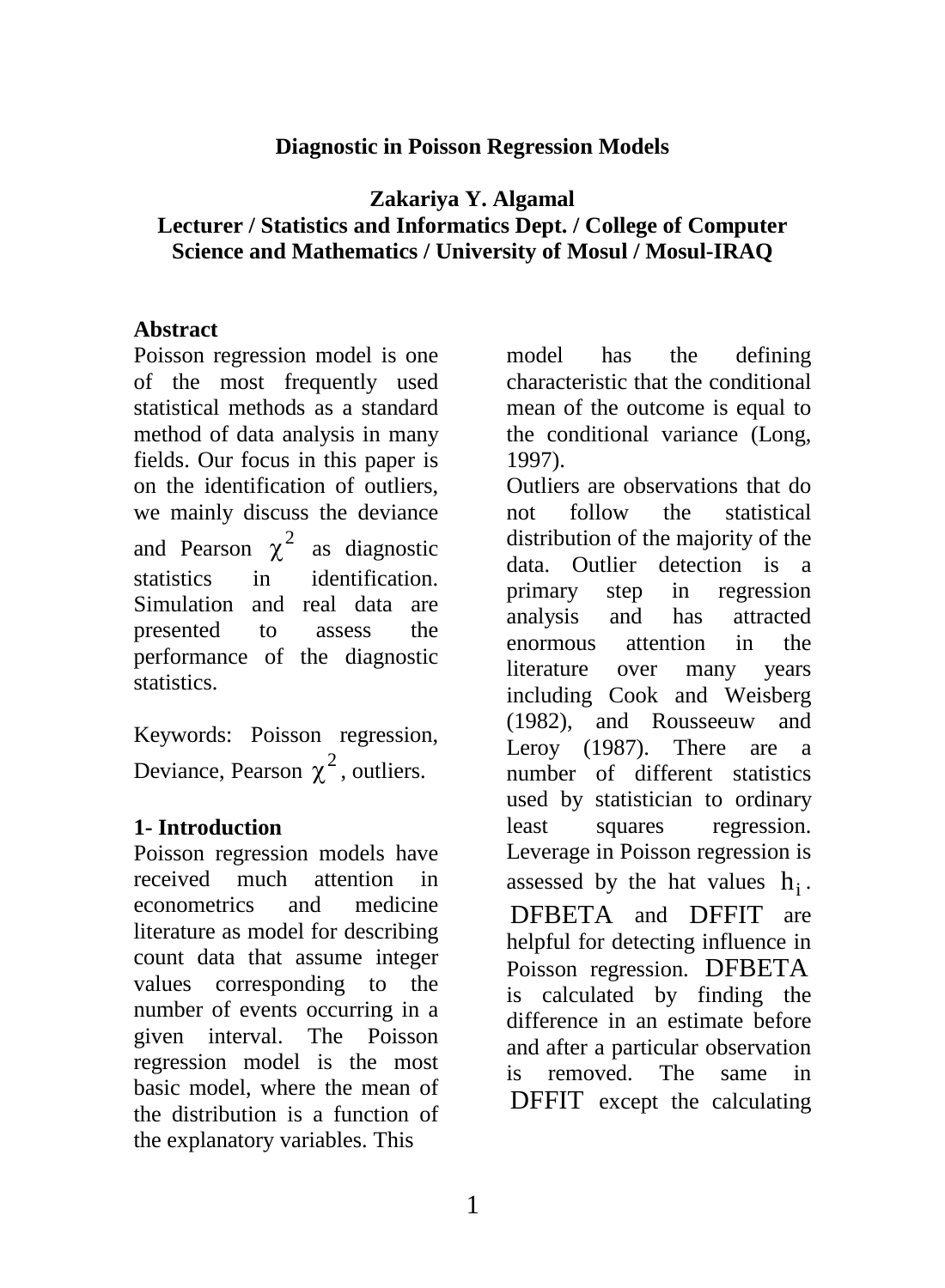difference will be in predicted values.

The deviance plays an important role in assessing the fit of the model and statistical tests for parameters in the model, and also provides one method for calculating residuals that can be used for detecting outliers (Jong and Heller, 2009). Guria and Roy (2008) used the deviance for detecting outliers in logistic regression. Our focus in this paper is on the identification of outliers, we mainly discuss the deviance and Pearson  $\chi^2$  as diagnostic statistics in identification. The structure of the paper is the following. We briefly present in section 2 the estimation of the Poisson regression parameters for both deleted and undeleted observation. In section 3, we introduced the deviance and Pearson  $\chi^2$  criteria to detect the outliers. Simulation and real data examples are covered in section 4 and 5 respectively. Section 6 shows the conclusion.

## **2-Background and Notation for the Poisson Regression Models**

In Poisson regression model, hereafter PR, the number of events **y** has a Poisson distribution with a conditional mean that depends on individual characteristics according to the structural model

$$
\theta_{i} = E(y_{i}|x_{i}) = Exp(x_{i}\beta)
$$

……………………(1)

Taking the exponential of xβ forces the expected count  $\mu$  to be positive, which is required for the Poisson distribution (Long, 1997). If a discrete random variable y follows the Poisson distribution, then

$$
p(Y = y) = \frac{e^{-\theta} \theta^{y}}{y!}
$$
, y = 0,1,2,...(2)

In order to estimate the PR  
estimator, we use the maximum  
likelihood estimation. By taking  
the log-likelihood with  

$$
\theta_i = \text{Exp}(x_i\beta)
$$
, we get  

$$
\log L(y_1, y_2, \dots, y_n | \beta, x_1, x_2, \dots, x_n) =
$$

$$
\sum_{i=1}^n \log p(Y_i = y_i | \beta, x_i)
$$
........(3)  

$$
\log L(\beta) = \sum_{i=1}^n \{-\text{Exp}(x_i'\beta) + y_i(x_i'\beta) - \log(y_i!)\}
$$

 …………………...(4) where  $(\beta)$  is a  $(k*1)$  vector of parameters, and (x) is a  $(n*(k+1))$  matrix of explanatory variables The maximum likelihood estimator is then defined as: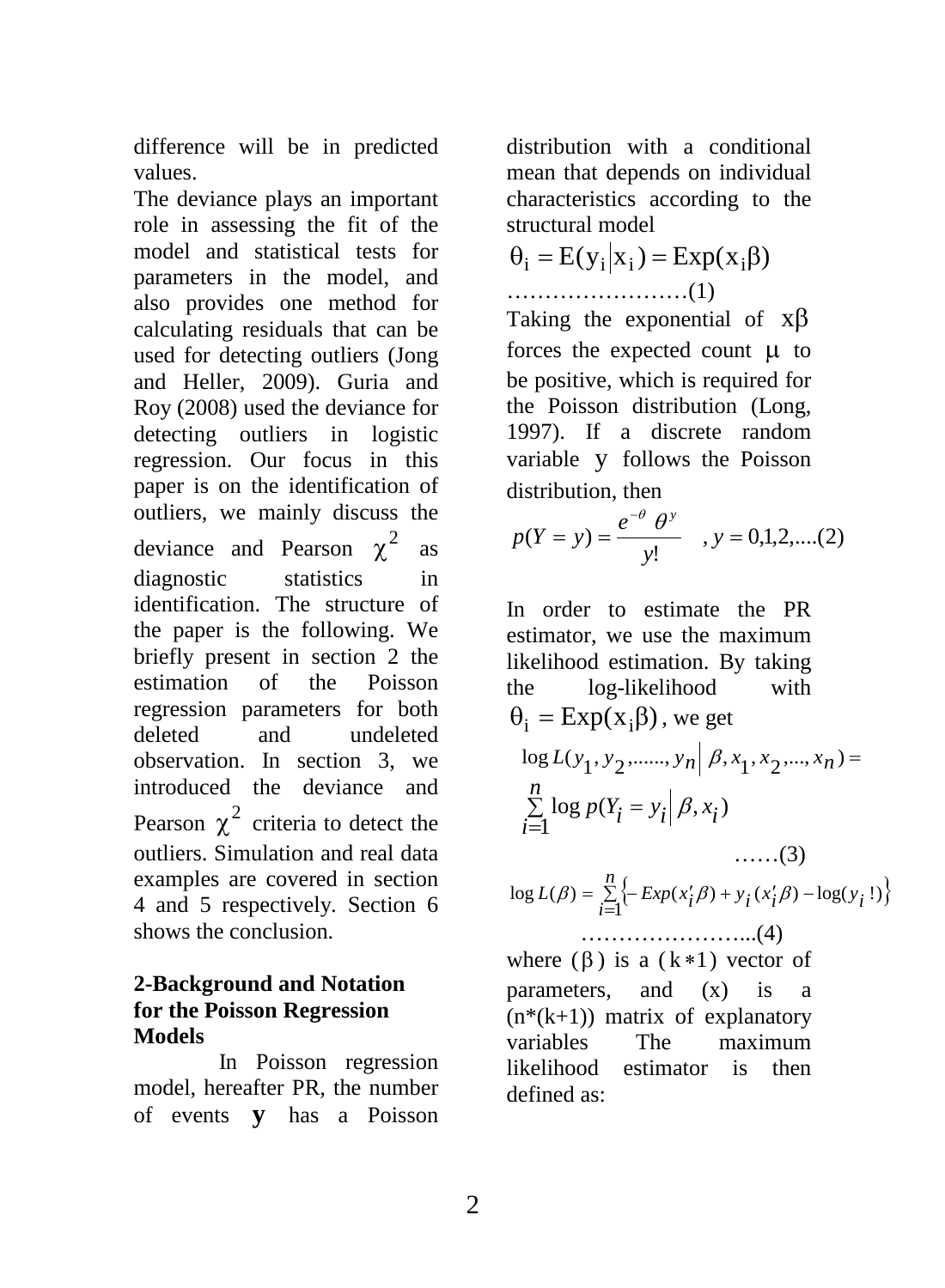$\hat{\beta}_{ML} = \arg \max_{\beta} \log L(\beta)$ …………………..(5)

So, the maximizing value for β is found by computing the first derivative of the (4) and setting it equal to zero

$$
\frac{\partial \log L(\beta)}{\partial \beta} = \sum_{i=1}^{n} \left[ y_i - Exp(x_i' \beta) \right] x_i = 0
$$
  
........(6)

The second derivatives, Hessian matrix, is given below

$$
\frac{\partial^2 \log L(\beta)}{\partial \beta \partial \beta'} = -\sum_{i=1}^n Exp(x_i' \beta) x_i x_i'
$$
  
............(7)

Since the equation (6) is nonlinear in  $\beta$ , one must use an iterative algorithm. A common choice that work well is the Newton-Raphson method as

$$
\beta_{ML}^{(m+1)} = \beta_{ML}^{(m)} - (H^{(m)})^{-1} S^{(m)}
$$
  
............(8)

Where S is the first derivative of the log-likelihood, H is the second derivatives, Hessian matrix, and m is the number of iterations (Winkelmann, 2008), (Yan and Su, 2009). To see the influence of the deletion of the  $k<sup>th</sup>$  observation on the PR, we consider the log-likelihood function as following:  $log L(\beta)_k =$ 

……………..(9)  $\sum_{i=1, \neq k}^{n} \left\{ - \exp(x_i' \beta) + y_i(x_i' \beta) - \log(y_i!) \right\}$  $\sum_{i=1, \neq k} \{-Exp(x_i'\beta) + y_i(x_i'\beta) - log(y_i)\}$  $(x_i'\beta) + y_i(x_i'\beta) - \log(y_i!)$ 

Then [ ] *<sup>i</sup> <sup>x</sup> <sup>n</sup> <sup>i</sup> <sup>k</sup> <sup>i</sup> Exp <sup>x</sup> <sup>i</sup> <sup>y</sup> <sup>k</sup> <sup>S</sup>* <sup>∑</sup> <sup>=</sup> <sup>≠</sup> <sup>=</sup> <sup>−</sup> ′ 1, ( ) ( ) <sup>β</sup> ……………...(10) *xi x n <sup>i</sup> <sup>k</sup> <sup>i</sup> Exp <sup>x</sup> <sup>H</sup> k* <sup>∑</sup> ′ <sup>=</sup> <sup>≠</sup> <sup>=</sup> <sup>−</sup> ′ 1, ( ) ( ) <sup>β</sup> ………………(11)

Starting with an initial solution then the Newton-Raphson become  $\beta_{ML}^{(m+1)(k)} = \beta_{ML}^{(m)(k)} - (H^{(k)})^{-1} S^{(k)}$ ……………….(12)

## **3- Single Case Deletion Diagnostic**

To show the amount of change in PR estimates that would occurred if the  $k^{th}$  observation is deleted. Two diagnostic statistics are proposed, change in deviance and change in Pearson  $\chi^2$  to detect the outliers. Such diagnostic statistics are one that examine the effected of deleting single case on the overall summary measures of fit. Let  $\chi^2$ denotes the Pearson  $\chi^2$  statistics and  $\chi_p^{2(k)}$  denotes the statistic after the case  $k$  is deleted. Using one-step linear approximations given by Pregibon (1981), it can be shown that the decrease in the value of the  $\chi_p^2$  statistic due to deletion of the  $k^{\text{th}}$  case is: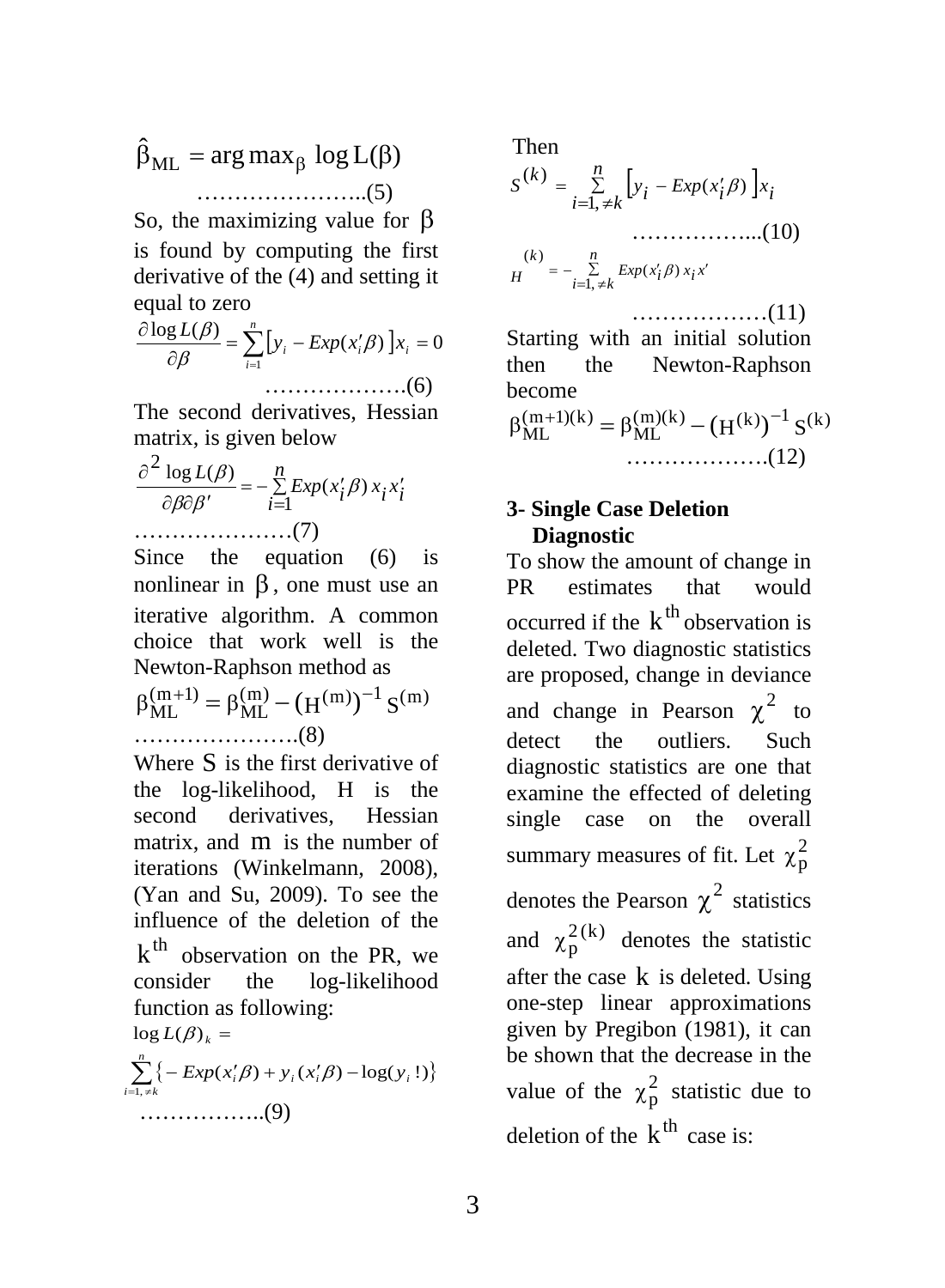*<sup>k</sup> <sup>n</sup> <sup>k</sup> p p k <sup>p</sup>* , 1,2,3,....., <sup>2</sup> ( ) <sup>2</sup> <sup>2</sup> ( ) <sup>=</sup> <sup>−</sup> <sup>∆</sup> <sup>=</sup> <sup>−</sup> <sup>χ</sup> <sup>χ</sup> <sup>χ</sup> ……………(13)

The  $\chi_p^2$  is defined as (McCullagh and Nelder, 1989)

$$
\chi_p^2 = \sum_{i=1}^n (y_i - \text{Exp}(x_i' \beta))^2 / \text{var}(\hat{\mu})
$$
  
............(14)

And the  $\chi_p^2$  for the  $k^{\text{th}}$  deleted case is

$$
\chi_{p}^{2(-k)} = \sum_{i=1,\neq k}^{n} (y_i - Exp(x_i'\beta))^2 / \text{var}(\hat{\mu})
$$

where  $var(\hat{\mu})$  is the estimated variance function. The one-step linear approximation for change in deviance when the  $k^{th}$  case is deleted is

 $\Delta D^{(k)} = D - D^{(-k)}$ ……………(16)

Because the deviance is used to measure the goodness of fit of a model, a substantial decrease in the deviance after the deletion of the  $k^{\text{th}}$  observation is indicate that is observation is a misfit.

The deviance of the PR model with and without the  $k^{th}$ observation is respectively (Jong and Heller, 2009)

$$
D = 2 \sum_{i=1}^{n} \{ y_i \log(\frac{y_i}{\hat{\mu}_i}) - (y_i - \hat{\mu}_i) \}
$$
  
.................(17)

where )ˆ <sup>µ</sup>ˆi <sup>=</sup> Exp(x′ i β )} ( ) ) ( <sup>ˆ</sup> 1, ( ) <sup>ˆ</sup> <sup>2</sup> { log ( ( ) *<sup>k</sup> <sup>i</sup> <sup>i</sup> <sup>y</sup> n <sup>i</sup> <sup>k</sup> <sup>k</sup> i i y i y <sup>k</sup> <sup>D</sup>* <sup>µ</sup> µ ∑ − − <sup>=</sup> <sup>≠</sup> <sup>=</sup> <sup>−</sup> ………………(18)

A large value of  $\Delta D^{(k)}$ indicates that the  $k^{th}$ observation is an outlier.

## **4- Simulation Study Results**

A simulation study was conducted to investigate the behavior of the deviance and chisquare Pearson diagnostic statistics under various modeling scenarios. We considered data simulated from a PR with sample size n and p explanatory variables for the cases  $(n,p) = (10,1), (25,2), and (50,2)$ 

. The first case represents a simple PR with x following uniform  $\vert 0,1 \vert$  distribution and  $\beta = (0,1)$ . The second and third case represent a multiple PR with  $x_1$  and  $x_2$  have uniform [0,1] distribution and  $\beta = (0,1,1)$ . The percentage of contamination was set to be 10% , 4% ,and 4% respectively in order to make one

or two observations from the response variable sever from shift-mean outlier (the  $10^{th}$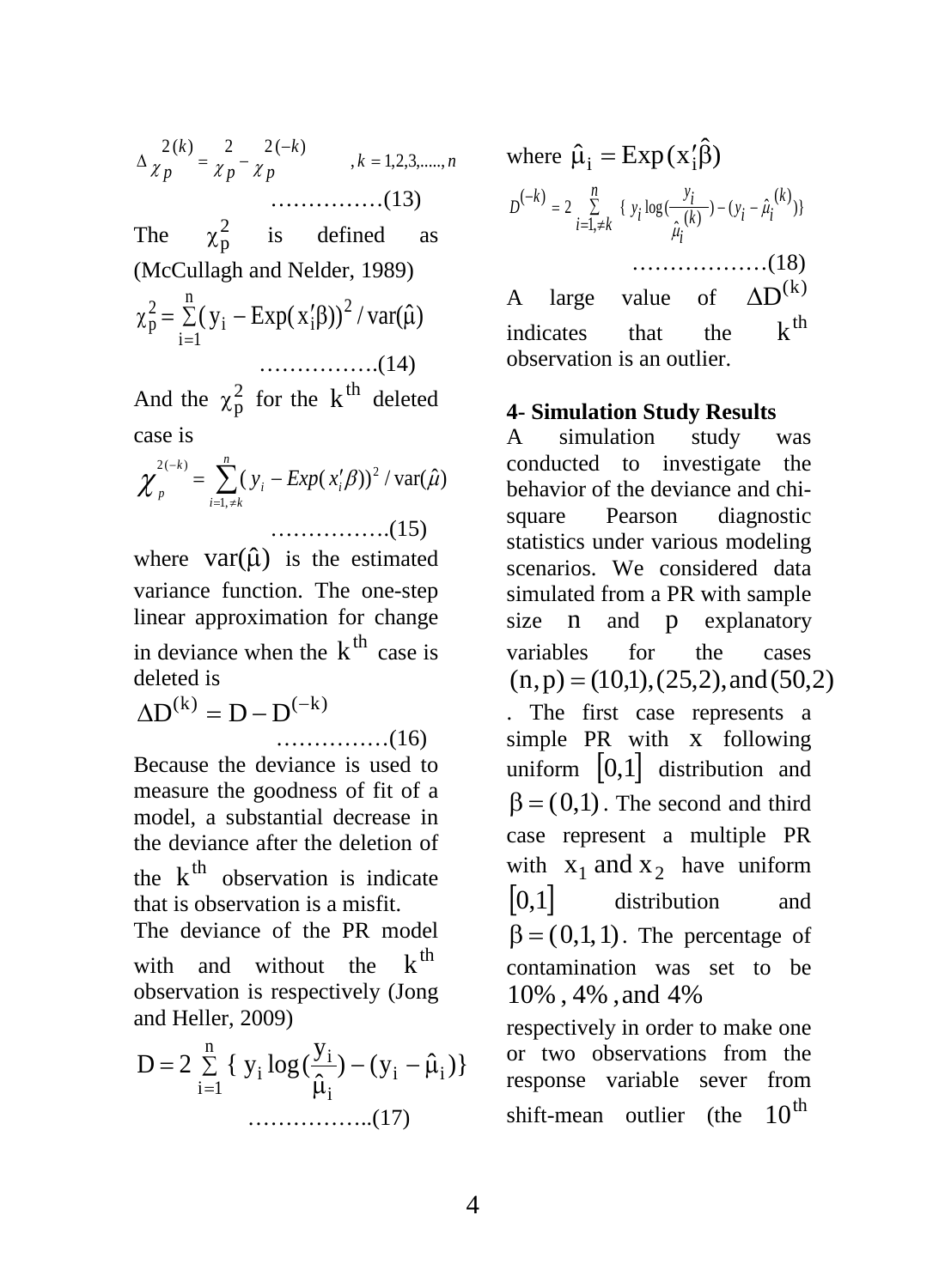observation from the first case, the  $25<sup>th</sup>$  observation from the second case, and observations 29 and 48 from the third case). For brevity, the  $\Delta D^{(k)}$  and  $\Delta \chi_p^{2(k)}$  are presented only in summary in table 1 for the first case, while the rest case results are shown in figure 2 and figure 3. All computations are done by using R program for windows.

Table (1): The  $AD<sup>(k)</sup>$  and

 $\Delta \chi_p^{2(k)}$  statistics for case one

| Observation    | $AD^{(k)}$ | $\Delta\chi_{\rm p}^{2({\rm k})}$ |
|----------------|------------|-----------------------------------|
| 1              | 0.1407     | 0.1323                            |
| $\overline{2}$ | 0.687      | 0.5736                            |
| 3              | 0.8742     | 0.7124                            |
| $\overline{4}$ | 0.0044     | 0.0044                            |
| 5              | 4.032      | 2.212                             |
| 6              | 1.8051     | 1.466                             |
| 7              | 3.912      | 2.2017                            |
| 8              | 0.1007     | 0.0953                            |
| 9              | 0.38001    | 0.4014                            |
| 10             | 18.642     | 31.386                            |

The deviance for the full model was  $(25.37)$ . The  $10^{th}$ observation will be outlier since it has  $\Delta D^{(k)} = 18.642$  and  $\Delta \chi_p^{2(k)} = 31.386$ . Figure 1 shows the  $\Delta D^{(k)}$  and  $\Delta \chi_p^{2(k)}$ for this case.





Figure (1):  $\Delta D^{(k)}$  and  $\Delta \chi_p^{2(k)}$ for the first case.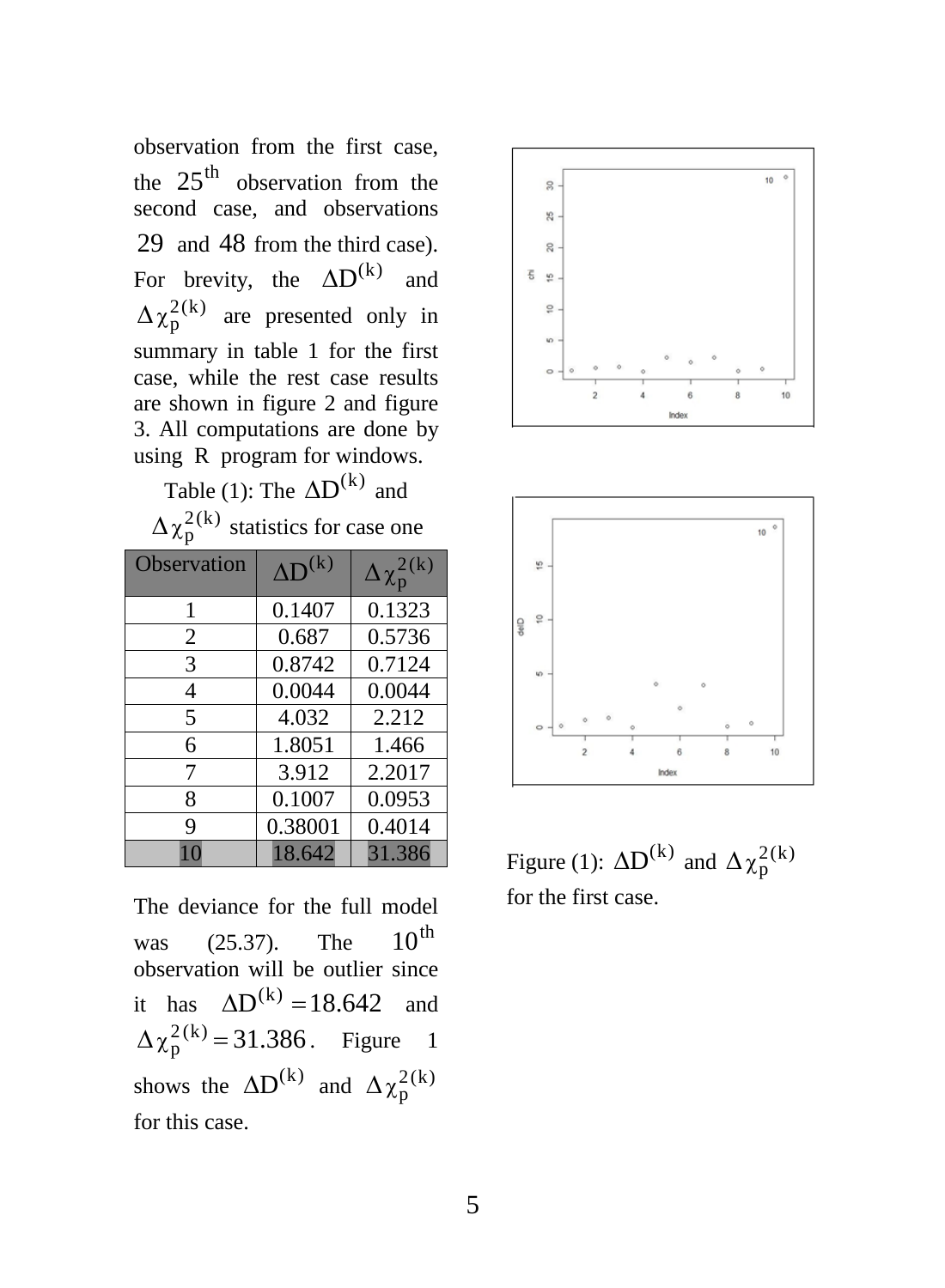

Figure (2):  $\Delta D^{(k)}$  and  $\Delta \chi_p^{2(k)}$ for the second case.

From figure (2) we can conclude that the observation 25 will be outlier since its deletion will decrease the deviance and Pearson  $\chi^2$  by (10.3) and (13.4). Again from figure (3), we can considered observations 29 and 48 are outliers since they have

large  $\Delta D$  and  $\Delta \chi_p^2$  among the rest of the observations.



Figure (3):  $\Delta D^{(k)}$  and  $\Delta \chi_p^{2(k)}$ for the third case.

#### **5-Numeriacal Results**

The performance of the delta deviance and delta Pearson  $\chi^2$  diagnostic statistics was studied in a real data example. Andersen (2008) described data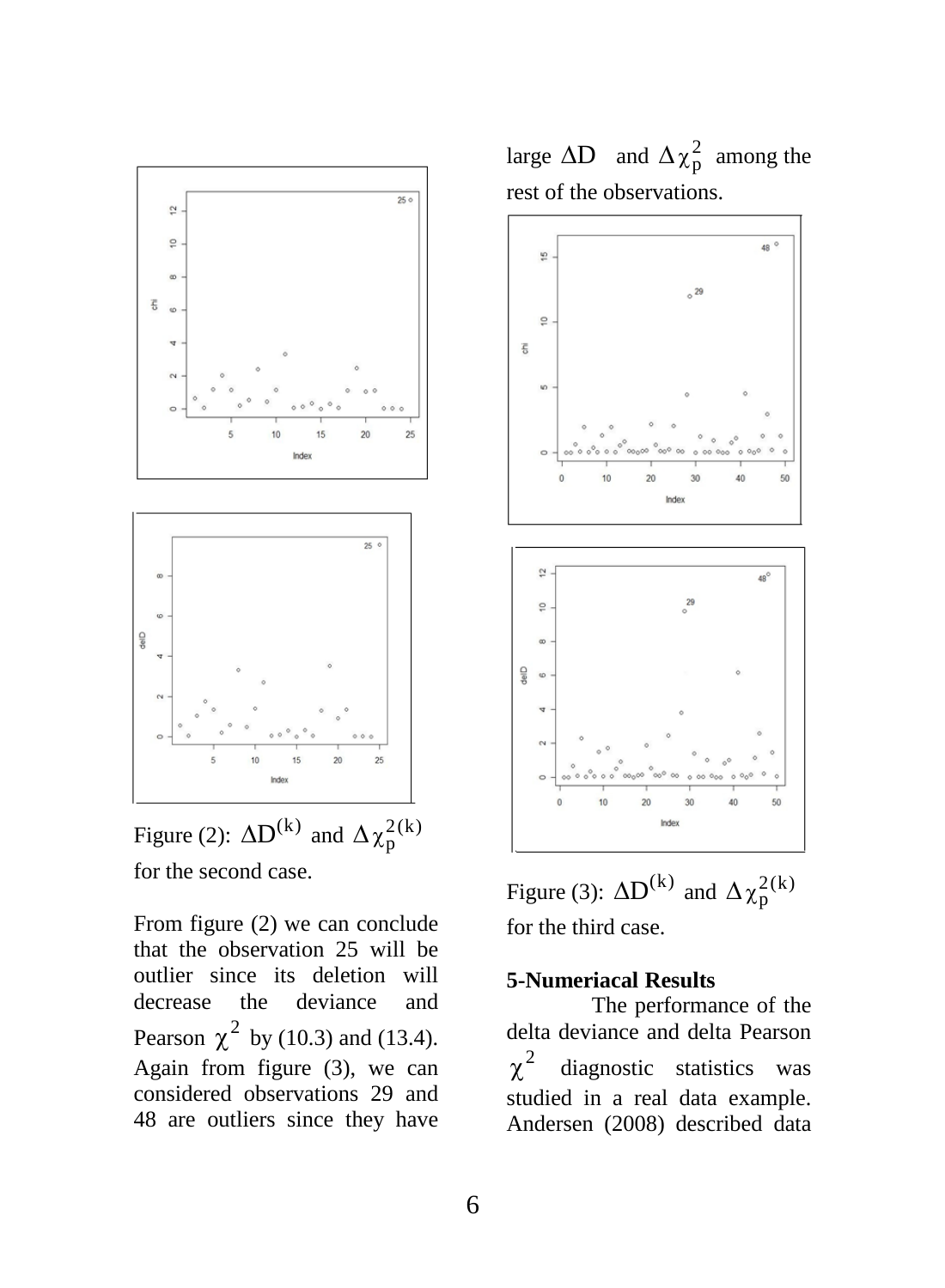for Canadian Equality, Security, and Community Survey of 2000. He used only Quebec respondents in the analysis where  $(n = 949)$ . The response variable is the number of voluntary associations to which respondents belonged. The explanatory variables are gender (with women as the reference category), Canadian born (the reference category is "not born in Canada"), and language spoken in the home (divided into English, French, and other, with French coded as the reference category). He used Cook's distance which indicates that there are two observations (31 and 786) may be particularly problematic. Also, he pointed that the analysis of the DFBETA indicates that the influence of these two observations is largely with respect to the effect of Canadian born variable. To assess our diagnostic statistics performance, we used this example. Table (2) shows the  $\Delta D^{(k)}$  and  $\Delta \chi_p^{2(k)}$ only for the two observations (31 and 786), where the full model deviance is 2427.632. Figure 4 shows the overall look about our analysis. All computations are done by using R program for windows.

Table (2): The  $AD<sup>(k)</sup>$  and  $\Delta\chi_{\rm p}^{2\,(\rm k)}$  for the real data

| Obser<br>vation | AD <sup>(k)</sup> | $\Delta\chi^2_{\rm p}$ |
|-----------------|-------------------|------------------------|
| 31              | 28.0              | 63.5                   |
|                 | 0042              | 904                    |
| 786             | 20.8              | 43.5                   |
|                 | 13                | 95                     |





Figure (4):  $\Delta D^{(k)}$  and  $\Delta \chi_p^{2(k)}$ for the real data.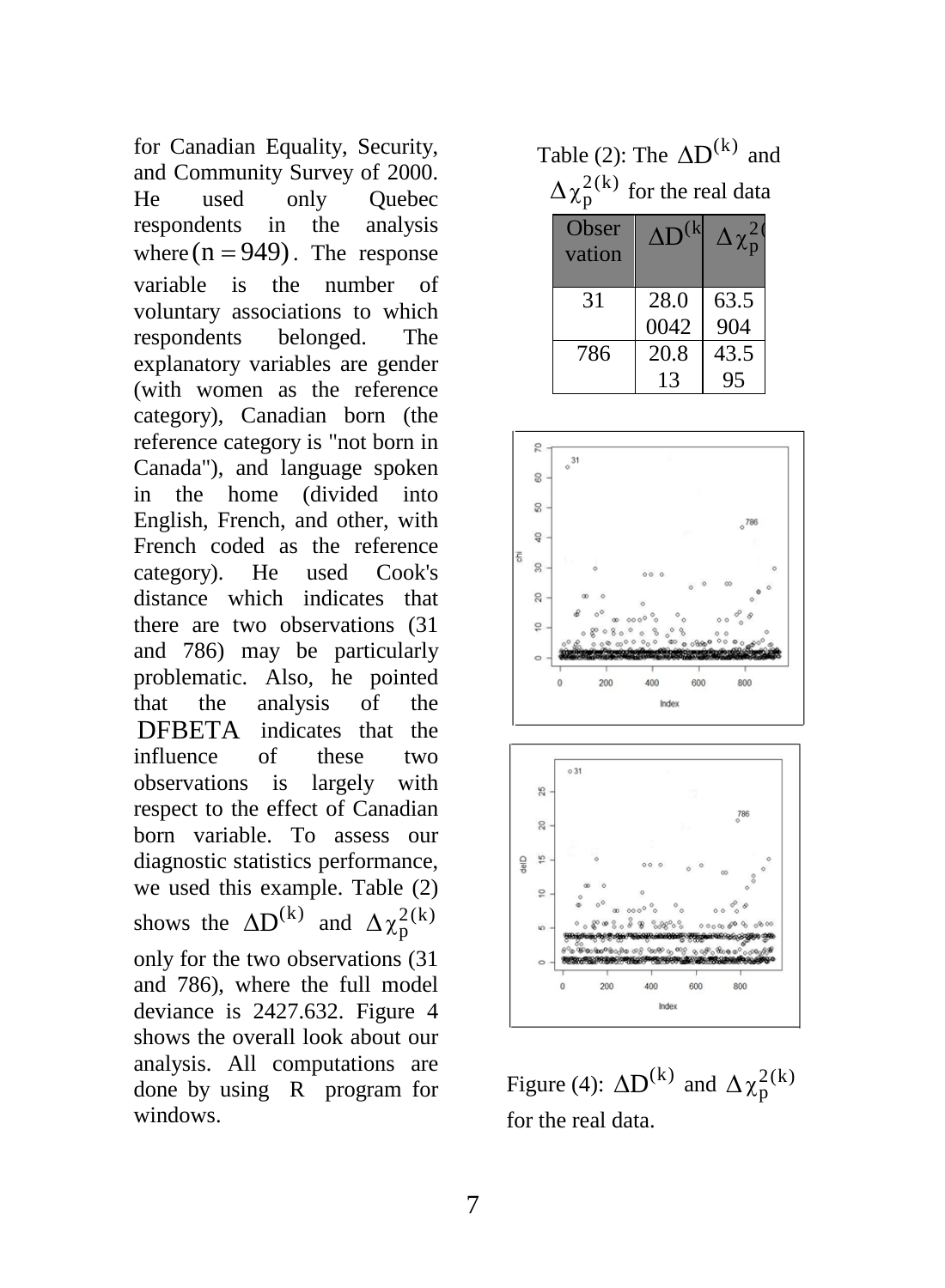## **6- Conclusion**

All of the diagnostic statistics described in this paper use one-step approximations to measure the effect of single case deletion on the Poisson regression model parameters. As we can see from figure 1 that the observation 10 considered outlier by our diagnostics statistics and this

corresponds the fact that case 10 has already sever from shifting in mean comparing with the rest observations. The same with observation 25 from figure 2 and observations 29 and 48 from figure 3.

As mentioned in section 5 and from figure 4, the observations 31 and 786 considered outliers using delta deviance and delta Pearson  $\chi^2$  diagnostic statistics, this is the same decision that made by Andersen (2008). Here we could conclude that our diagnostic statistics well done in identifying outliers.

# **7- References**

- 1- Andersen, R., (2008), "Modern Methods for Robust Regression", SAGE Publication, Inc., USA.
- 2- Cook, R.,D., and Weisberg, S., (1982), "Residuals and

Influence in Regression", Chapman & Hall, NY.

- 3- Guria, S. and Roy, S., S., (2008), "Diagnostics in Logistic Regression Models", Journal of the Korean Statistical Society, 37, pp.89- 94.
- 4- Jong, P. and Heller, G., Z., (2009), "Generalized Linear Models for Insurance Data", Cambridge University Press, UK.
- 5- Long, J., S., (1997), "Regression Models for Categorical and Limited Dependent Variables", SAGE Publication, Inc., USA.
- 6- McCullagh, P. & Nelder, J.A., 1989,"Generalized Linear Models", 2<sup>nd</sup> ed., Chapman and Hall Inc., London.
- 7- Pregibon, D., (1981), "Logistic Regression Diagnostics", The Annals of Statistics, Vol.9, No.4, pp.705-724.
- 8- Rousseeuw, P., J., and Leroy, A., M., (1987), "Robust regression and Outliers Detection", John Wiley & Sons, Inc., NY.
- 9- Seber, G., A., F., and Lee, A., J., (2003),"Linear Regression Analysis",  $2<sup>nd</sup>$  ed., John Wiley & Sons, Inc., New Jersey.